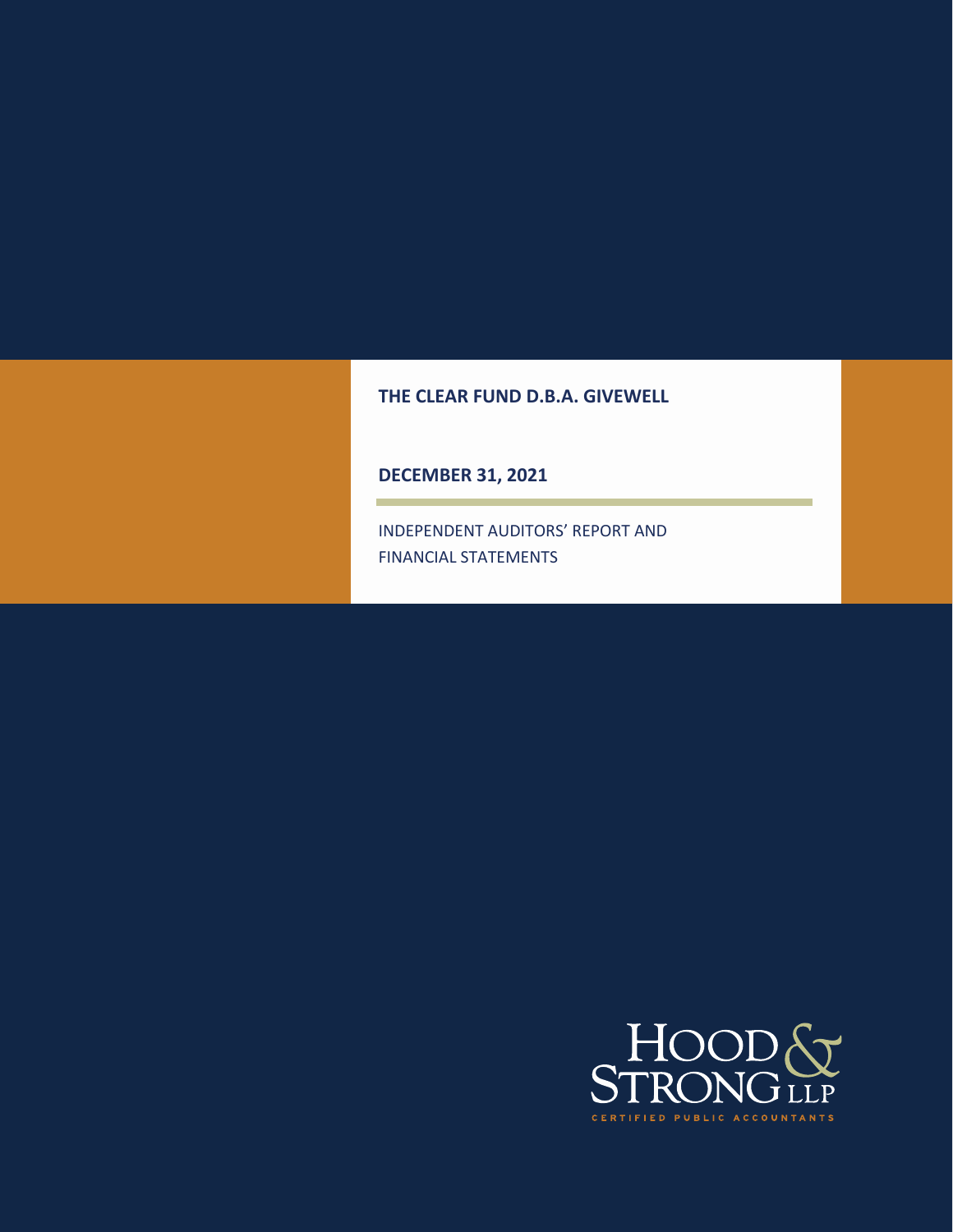## **Independent Auditors' Report and Financial Statements**

| <b>Independent Auditors' Report</b>               | $1 - 3$        |
|---------------------------------------------------|----------------|
| <b>Financial Statements</b>                       |                |
| <b>Statement of Financial Position</b>            | $\overline{4}$ |
| Statement of Activities and Changes in Net Assets | 5              |
| <b>Statement of Cash Flows</b>                    | 6              |
| <b>Statement of Functional Expenses</b>           | 7              |
| Notes to Financial Statements                     | $8 - 15$       |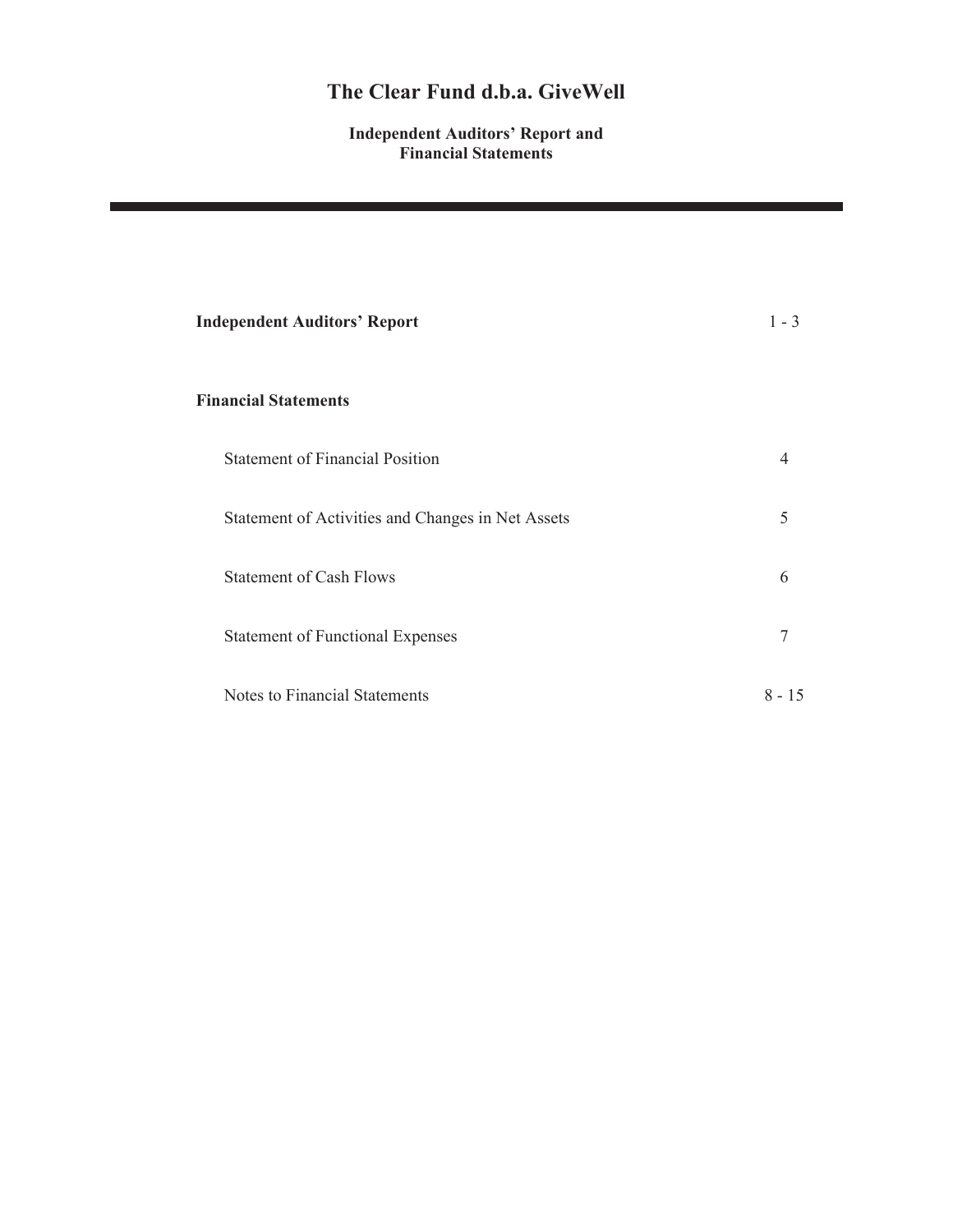

**A Century Strong** 

**Independent Auditors' Report**

THE BOARD OF DIRECTORS THE CLEAR FUND D.B.A. GIVEWELL San Francisco, California

#### **Opinion**

We have audited the financial statements of **THE CLEAR FUND D.B.A. GIVEWELL (GiveWell)**, which comprise the statement of financial position as of December 31, 2021 the related statements of activities and changes in net assets, functional expenses, and cash flows for the year then ended, and the related notes to the financial statements.

In our opinion, the accompanying financial statements present fairly, in all material respects, the financial position of GiveWell as of December 31, 2021, and the results of its operations and its cash flows for the year then ended in accordance with accounting principles generally accepted in the United States of America

#### **Basis for Opinion**

We conducted our audit in accordance with auditing standards generally accepted in the United States of America (GAAS). Our responsibilities under those standards are further described in the Auditors' Responsibilities for the Audit of the Financial Statements section of our report. We are required to be independent of the Company and to meet our other ethical responsibilities, in accordance with the relevant ethical requirements relating to our audit. We believe that the audit evidence we have obtained is sufficient and appropriate to provide a basis for our audit opinion.

#### **Responsibilities of Management for the Financial Statements**

Management is responsible for the preparation and fair presentation of these financial statements in accordance with accounting principles generally accepted in the United States of America and for the design, implementation, and maintenance of internal control relevant to the preparation and fair presentation of financial statements that are free from material misstatement, whether due to fraud or error.

In preparing the financial statements, management is required to evaluate whether there are conditions or events, considered in the aggregate, that raise substantial doubt about GiveWell's ability to continue as a going concern for one year from the date of this report.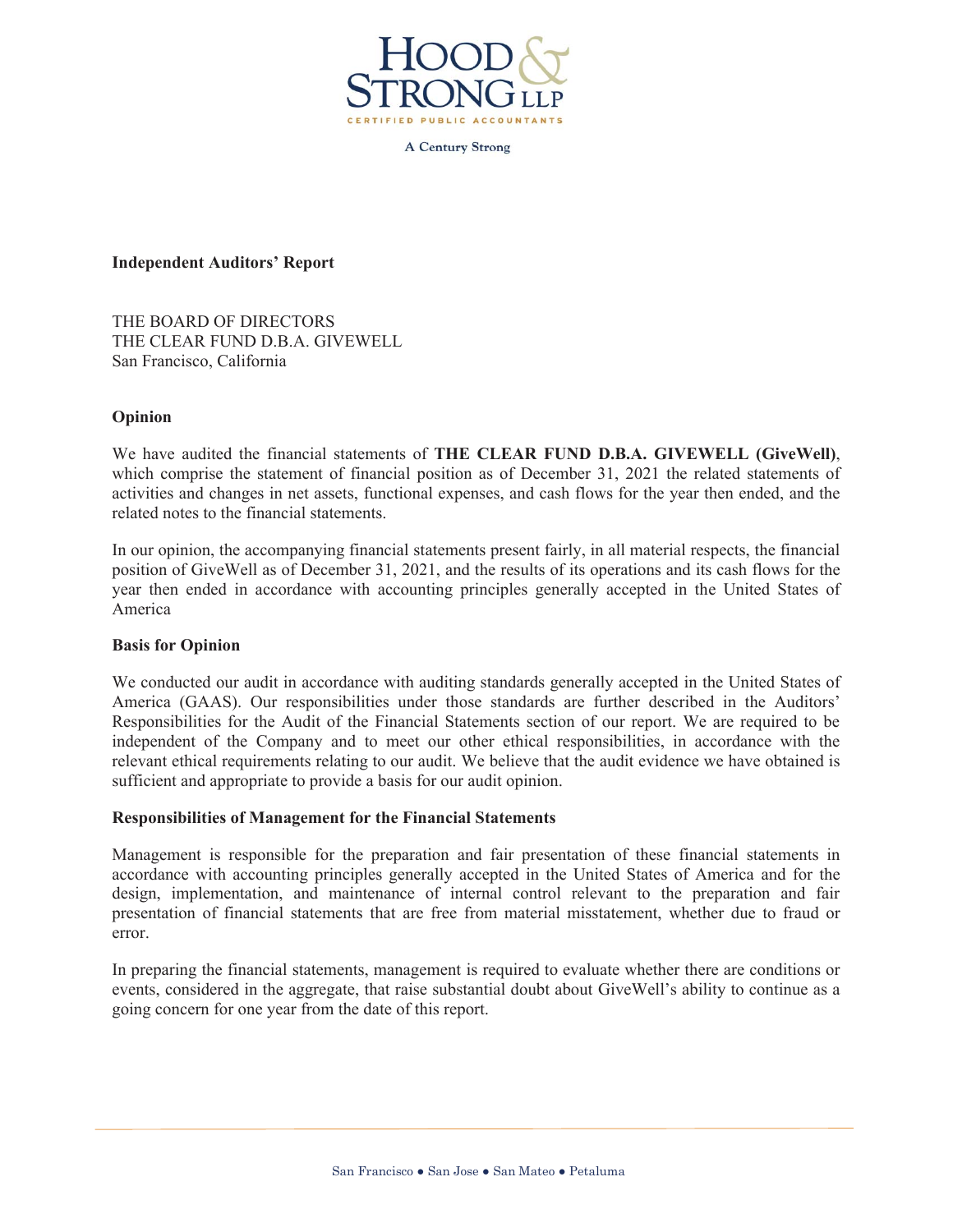#### **Auditors' Responsibilities for the Audit of the Financial Statements**

Our objectives are to obtain reasonable assurance about whether the financial statements as a whole are free from material misstatement, whether due to fraud or error, and to issue an auditors' report that includes our opinion. Reasonable assurance is a high level of assurance but is not absolute assurance and therefore is not a guarantee that an audit conducted in accordance with GAAS will always detect a material misstatement when it exists. The risk of not detecting a material misstatement resulting from fraud is higher than for one resulting from error, as fraud may involve collusion, forgery, intentional omissions, misrepresentations, or the override of internal control. Misstatements are considered material if there is a substantial likelihood that, individually or in the aggregate, they would influence the judgment made by a reasonable user based on the financial statements.

In performing an audit in accordance with GAAS, we:

- Exercise professional judgment and maintain professional skepticism throughout the audit.
- Identify and assess the risks of material misstatement of the financial statements, whether due to fraud or error, and design and perform audit procedures responsive to those risks. Such procedures include examining, on a test basis, evidence regarding the amounts and disclosures in the financial statements.
- x Obtain an understanding of internal control relevant to the audit in order to design audit procedures that are appropriate in the circumstances, but not for the purpose of expressing an opinion on the effectiveness of GiveWell's internal control. Accordingly, no such opinion is expressed.
- Evaluate the appropriateness of accounting policies used and the reasonableness of significant accounting estimates made by management, as well as evaluate the overall presentation of the financial statements.
- Conclude whether, in our judgment, there are conditions or events, considered in the aggregate, that raise substantial doubt about GiveWell's ability to continue as a going concern for a reasonable period of time.

We are required to communicate with those charged with governance regarding, among other matters, the planned scope and timing of the audit, significant audit findings, and certain internal control–related matters that we identified during the audit.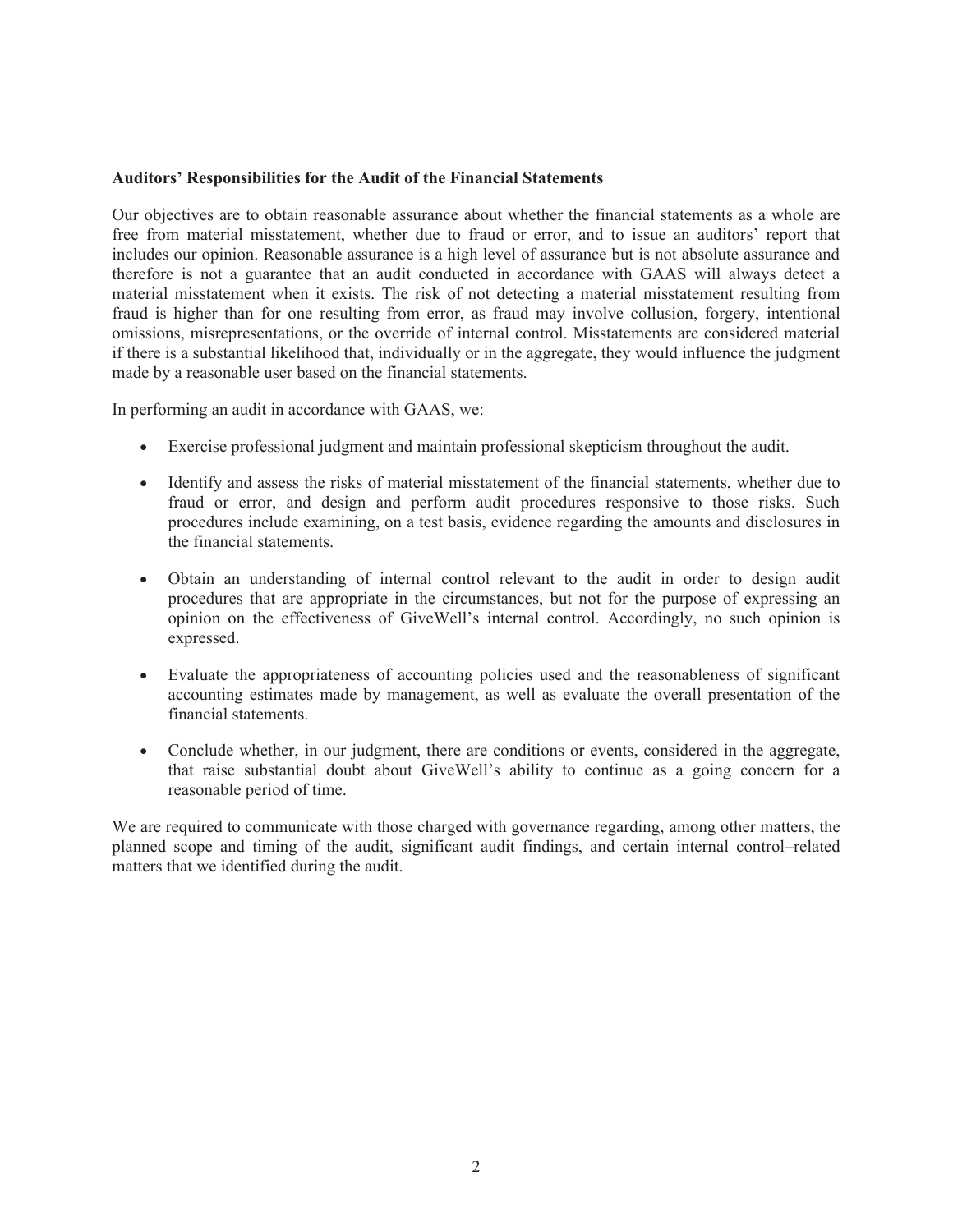### **Report on Summarized Comparative Information**

We have previously audited GiveWell's 2020 financial statements, and we expressed an unmodified audit opinion on those audited financial statements in our report dated June 25, 2021. In our opinion, the summarized comparative information presented herein as of and for the year ended December 31, 2020, is consistent, in all material respects, with the audited financial statements from which it has been derived.

Hood & Strong LLP

San Francisco, California May 31, 2022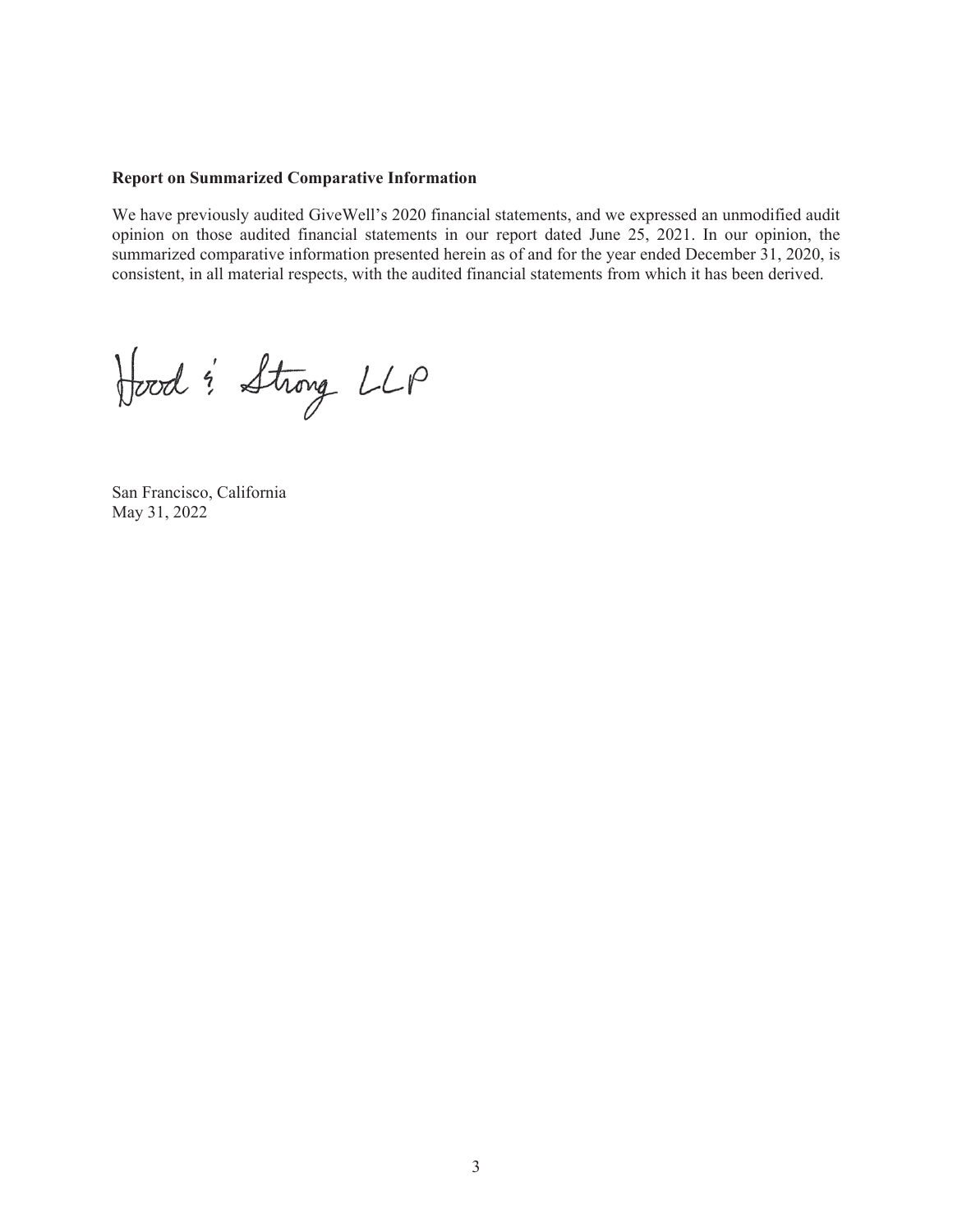## **Statement of Financial Position (in thousands)**

| December 31, 2021 (with comparative totals for 2020)             | 2021          |      | 2020   |
|------------------------------------------------------------------|---------------|------|--------|
| <b>Assets</b>                                                    |               |      |        |
| <b>Current Assets:</b>                                           |               |      |        |
| Cash and cash equivalents                                        | \$<br>164,075 | \$   | 97,670 |
| Prepaid expenses and other current assets                        | 346           |      | 189    |
| Total current assets                                             | 164,421       |      | 97,859 |
| Property, Equipment and Intangible Assets, net                   | 467           |      | 578    |
| <b>Operating Right-of-Use Asset, net</b>                         | 1,076         |      |        |
| <b>Total Assets</b>                                              | \$<br>165,964 | \$   | 98,437 |
| <b>Liabilities and Net Assets</b><br><b>Current Liabilities:</b> |               |      |        |
| Accounts payable and accrued expenses                            | \$<br>841     | \$   | 764    |
| Operating lease liability, current portion                       | 500           |      |        |
| Leasehold allowance, current portion                             |               |      | 115    |
| Grants payable                                                   | 84,424        |      | 35,875 |
| Total current liabilities                                        | 85,765        |      | 36,754 |
| <b>Long-Term Liabilities:</b>                                    |               |      |        |
| Operating lease liability, net of current portion                | 1,005         |      |        |
| Leasehold allowance, net of current portion                      |               |      | 337    |
| <b>Total liabilities</b>                                         | 86,770        |      | 37,091 |
| <b>Net Assets:</b>                                               |               |      |        |
| Without donor restrictions                                       | 79,115        |      | 61,182 |
| With donor restrictions                                          | 79            |      | 164    |
| Total net assets                                                 | 79,194        |      | 61,346 |
| <b>Total Liabilities and Net Assets</b>                          | \$<br>165,964 | $\$$ | 98,437 |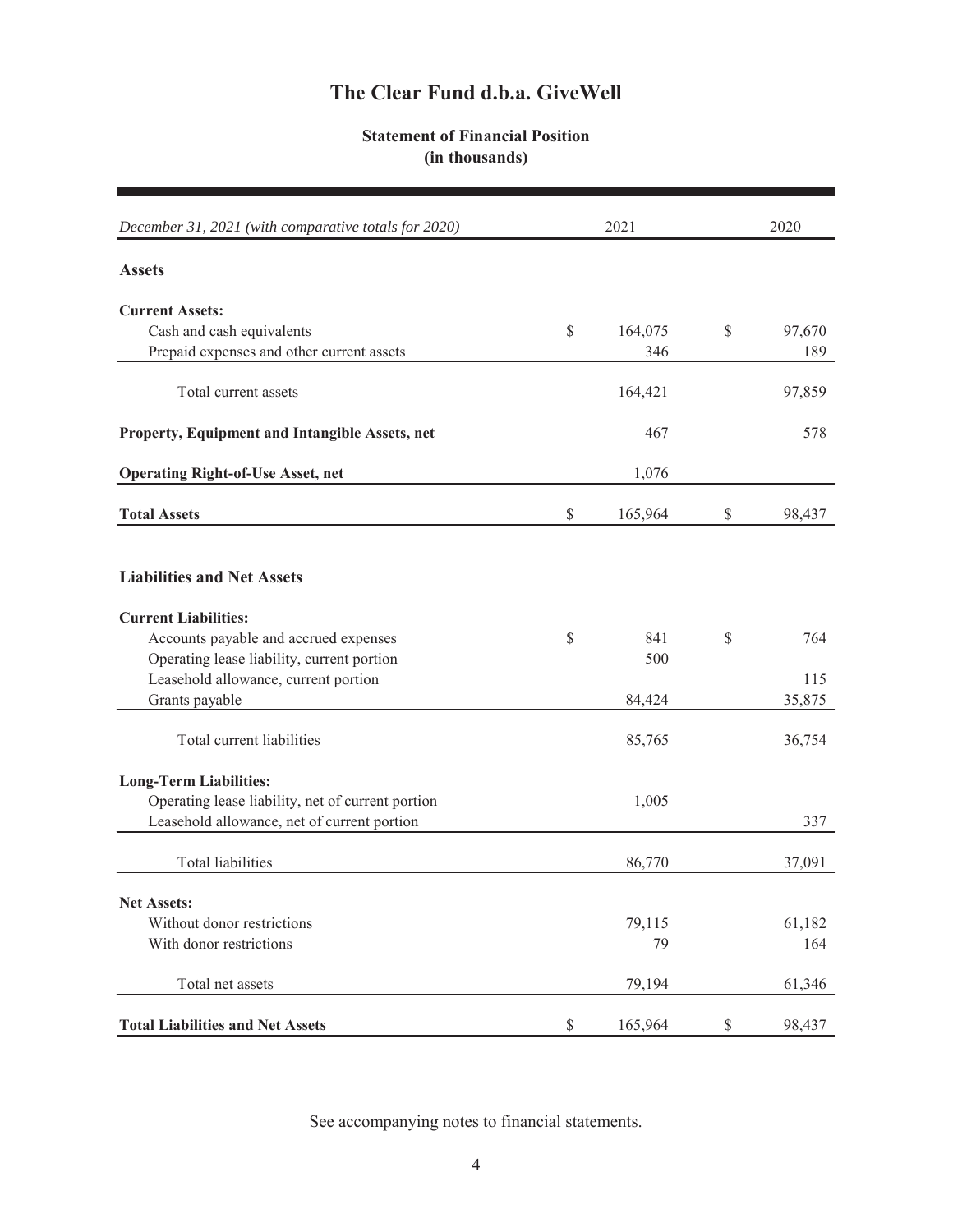## **Statement of Activities and Changes in Net Assets (in thousands)**

*Year ended December 31, 2021 (with comparative totals for 2020)*

|                                   |              |                                      |               | 2021                              |              |                          | 2020           |
|-----------------------------------|--------------|--------------------------------------|---------------|-----------------------------------|--------------|--------------------------|----------------|
|                                   |              | <b>Without Donor</b><br>Restrictions |               | With Donor<br><b>Restrictions</b> | Total        |                          | Total          |
| <b>Revenues and Support:</b>      |              |                                      |               |                                   |              |                          |                |
| Contributions                     | $\mathbb{S}$ | 100,762                              | $\mathcal{S}$ | 105,304                           | $\mathbb{S}$ | 206,066                  | \$<br>116,952  |
| Donated goods and services        |              | 112                                  |               |                                   |              | 112                      | 168            |
| Investment income and other, net  |              | 52                                   |               |                                   |              | 52                       | 67             |
| Net assets released from          |              |                                      |               |                                   |              |                          |                |
| restrictions                      |              | 105,389                              |               | (105, 389)                        |              | $\overline{\phantom{a}}$ | $\overline{a}$ |
|                                   |              |                                      |               |                                   |              |                          |                |
| Total revenue and support         |              | 206,315                              |               | (85)                              |              | 206,230                  | 117,187        |
| <b>Expenses:</b>                  |              |                                      |               |                                   |              |                          |                |
| Program services                  |              | 185,036                              |               |                                   |              | 185,036                  | 75,880         |
| Management and general            |              | 2,924                                |               |                                   |              | 2,924                    | 2,130          |
| Fundraising                       |              | 422                                  |               |                                   |              | 422                      | 286            |
| Total expenses                    |              | 188,382                              |               |                                   |              | 188,382                  | 78,296         |
| <b>Total Change in Net Assets</b> |              | 17,933                               |               | (85)                              |              | 17,848                   | 38,891         |
| Net Assets, beginning of year     |              | 61,182                               |               | 164                               |              | 61,346                   | 22,455         |
| Net Assets, end of year           | \$           | 79,115                               | \$            | 79                                | \$           | 79,194                   | \$<br>61,346   |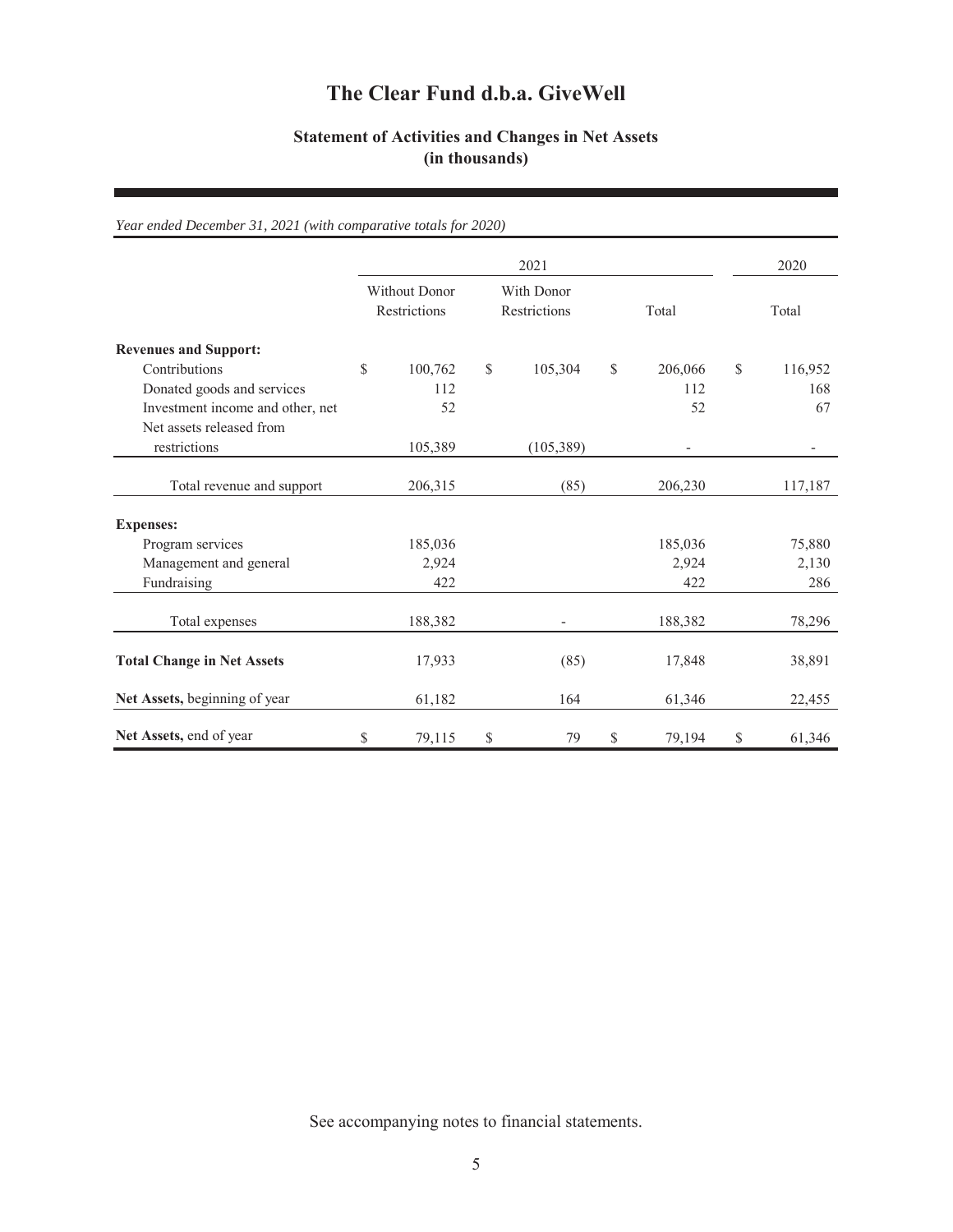## **Statement of Cash Flows (in thousands)**

| Year ended December 31, 2021 (with comparative totals for 2020) | 2021          |    | 2020   |
|-----------------------------------------------------------------|---------------|----|--------|
| <b>Operating Activities:</b>                                    |               |    |        |
| Change in net assets                                            | \$<br>17,848  | \$ | 38,891 |
| Adjustments to reconcile change in net assets to                |               |    |        |
| net cash provided by operating activities:                      |               |    |        |
| Depreciation and amortization                                   | 150           |    | 147    |
| Right-of-use asset amortization                                 | 366           |    |        |
| Amortization of leasehold allowance                             |               |    | (118)  |
| Loss on disposal of equipment                                   |               |    | 1      |
| Change in operating assets and liabilities                      |               |    |        |
| Prepaid expenses and other current assets                       | (157)         |    | 63     |
| Accounts payable and accrued expenses                           | 77            |    | 214    |
| Operating right-of-use asset liability                          | (389)         |    |        |
| Grants payable                                                  | 48,549        |    | 15,542 |
|                                                                 |               |    |        |
| Net cash provided by operating activities                       | 66,444        |    | 54,740 |
| <b>Investing Activities:</b>                                    |               |    |        |
| Purchase of equiment                                            | (39)          |    | (15)   |
|                                                                 |               |    |        |
| Net cash used in investing activities                           | (39)          |    | (15)   |
|                                                                 |               |    |        |
| <b>Net Change in Cash and Cash Equivalents</b>                  | 66,405        |    | 54,725 |
| Cash and Cash Equivalents, beginning of year                    | 97,670        |    | 42,945 |
| Cash and Cash Equivalents, end of year                          | \$<br>164,075 | \$ | 97,670 |
|                                                                 |               |    |        |
|                                                                 |               |    |        |
| <b>Non-Cash Operating Activities</b>                            |               |    |        |
| Value of stock donations received                               | \$<br>13,804  | \$ | 8,099  |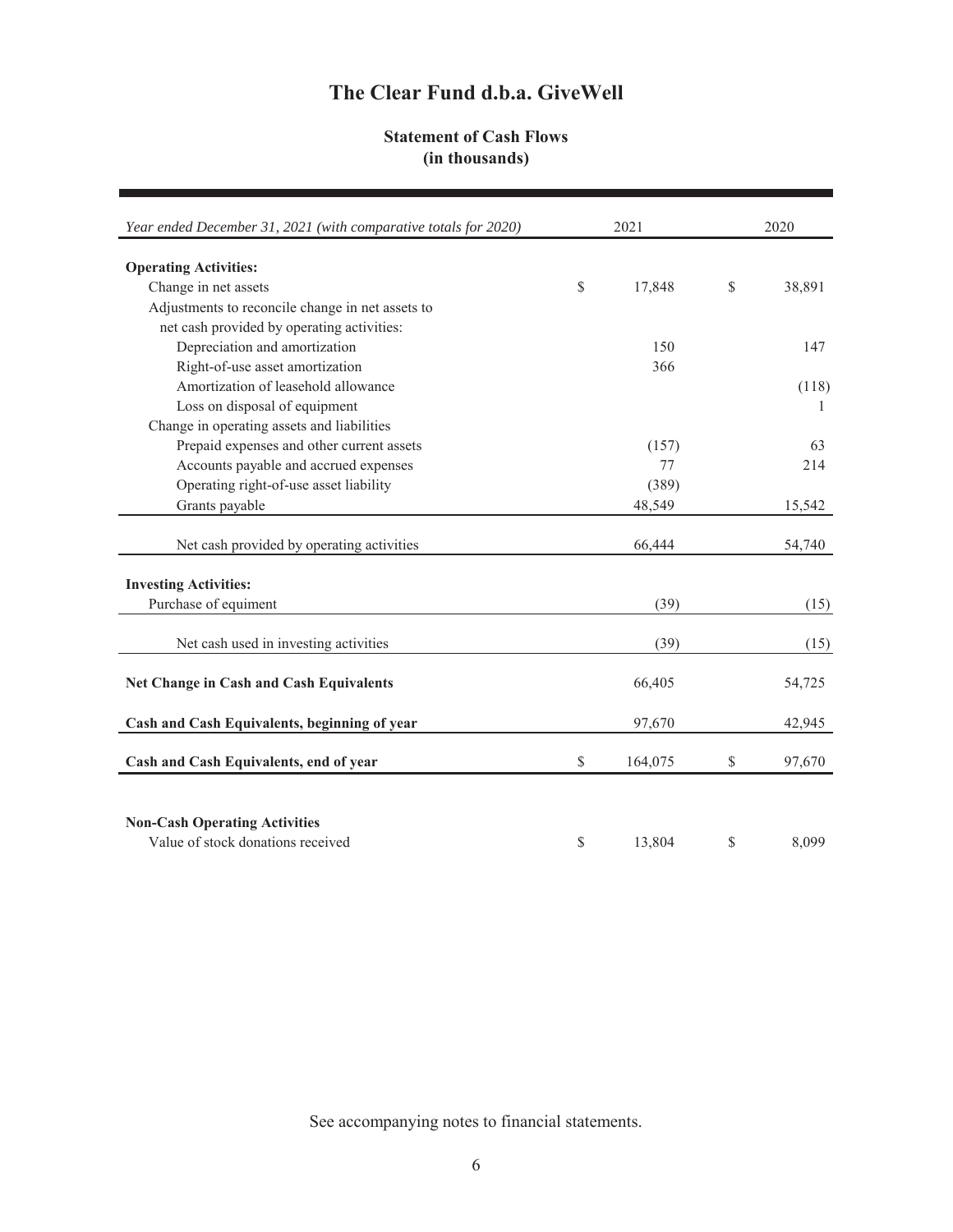## **Statement of Functional Expenses (in thousands)**

## *Year ended December 31, 2021 (with comparative totals for 2020)*

|                                  |               |              |                           | 2021         |                |               |         |               |        |
|----------------------------------|---------------|--------------|---------------------------|--------------|----------------|---------------|---------|---------------|--------|
|                                  | Program       |              | Management<br>and General |              | Fundraising    |               | Total   |               | 2020   |
| Grants                           | \$<br>177,067 |              |                           |              |                | $\mathcal{S}$ | 177,067 | $\mathcal{S}$ | 69,609 |
| Salaries                         | 4,133         | $\mathbb{S}$ | 1,021                     | $\mathbb{S}$ | 156            |               | 5,310   |               | 4,681  |
| Payroll taxes and benefits       | 659           |              | 130                       |              | 24             |               | 813     |               | 812    |
| Staff recruitment                | 127           |              | 30                        |              | 5              |               | 162     |               | 279    |
| Advertising                      | 1,726         |              |                           |              | 192            |               | 1,918   |               | 754    |
| Outreach                         | 35            |              | 20                        |              | 9              |               | 64      |               | 32     |
| Professional fees                | 201           |              | 456                       |              | 13             |               | 670     |               | 728    |
| Occupancy                        | 239           |              | 137                       |              | 9              |               | 385     |               | 383    |
| Insurance                        |               |              | 62                        |              |                |               | 62      |               | 49     |
| Office expenses                  | 30            |              | 89                        |              |                |               | 120     |               | 97     |
| Information technology           | 14            |              | 36                        |              | $\mathfrak{2}$ |               | 52      |               | 39     |
| Travel and conferences           | 12            |              | 23                        |              |                |               | 36      |               | 24     |
| Bank and payment processing fees | 698           |              | 736                       |              |                |               | 1,434   |               | 451    |
| Miscellaneous                    |               |              | 27                        |              |                |               | 28      |               | 43     |
| Donated goods and services       | 94            |              | $\tau$                    |              | 10             |               | 111     |               | 168    |
| Depreciation and amortization    |               |              | 150                       |              |                |               | 150     |               | 147    |
| Total expenses                   | \$<br>185,036 | \$           | 2,924                     | \$           | 422            | $\mathcal{S}$ | 188,382 | \$            | 78,296 |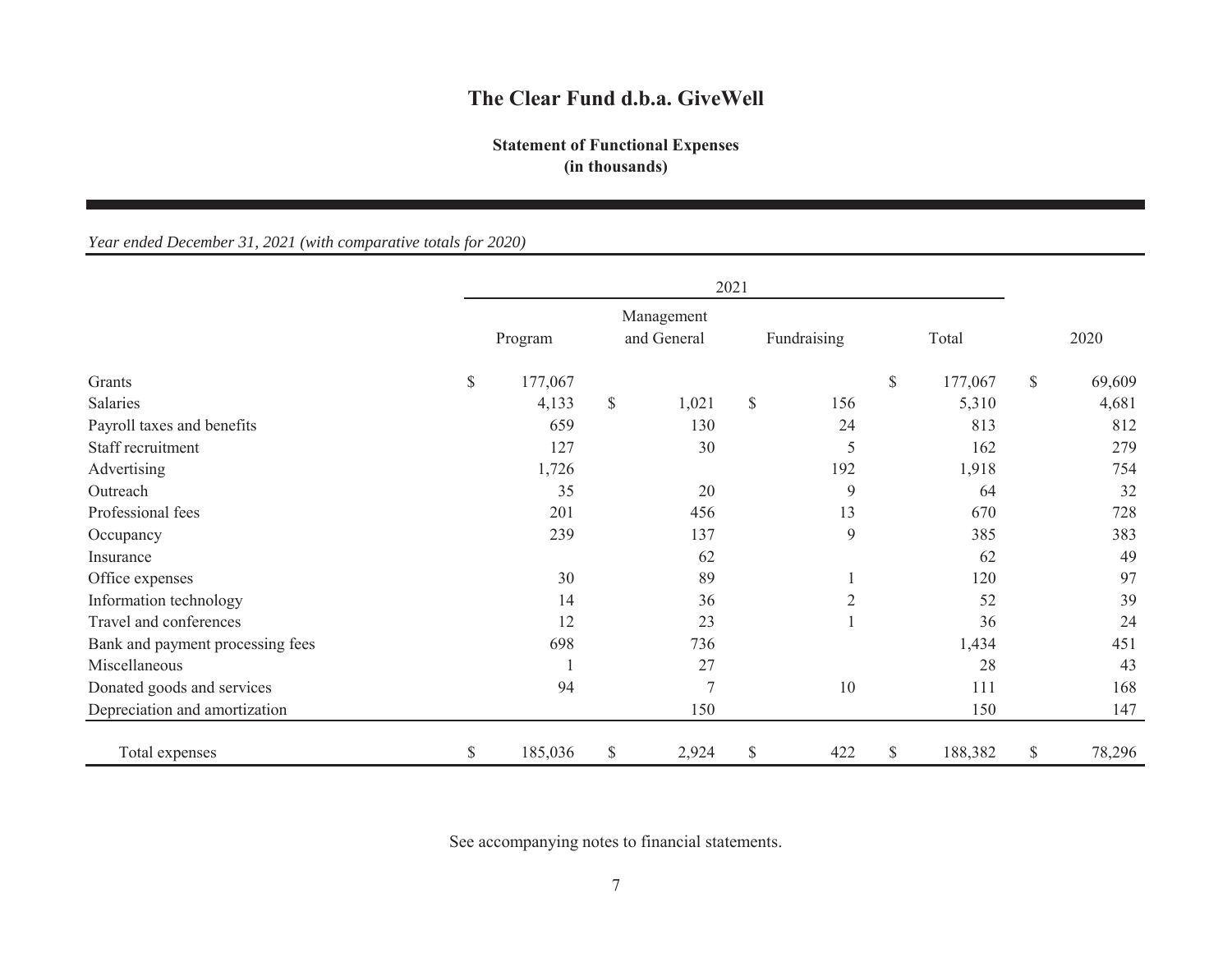## **Notes to Financial Statements**

#### **Note 1 - Nature of the Organization:**

The Clear Fund d.b.a. GiveWell (GiveWell) is a nonprofit organization located in Oakland California, incorporated February 22, 2007 under the laws of the State of New York. GiveWell aims to find outstanding giving opportunities and publish the full details of its analysis to help donors decide where to give. GiveWell also gives grants to charities, to improve incentives for demonstrably effective work and sharing information about that work.

In 2020, GiveWell registered as a Public Benefit Organization (Algemeen Nut Beogende Instelling, or ANBI) in the Netherlands; as a result, donations to GiveWell from the Netherlands are tax deductible to donors. In 2021 GiveWell registered as a Charitable Incorporated Organization (CIO) in the United Kingdom (U.K.). This will enable tax deductible donations in the U.K.

### **Note 2 - Summary of Significant Accounting Policies:**

#### a. Basis of Accounting

The accompanying financial statements have been prepared on the accrual basis of accounting in accordance with accounting principles generally accepted in the United States of America (U.S. GAAP).

#### b. Revenue and Support

GiveWell's primary source of revenue is contributions from individuals and other organizations. Contributions and unconditional promises to give are recorded at fair value and are recognized as revenue when the donor makes an unconditional promise to give. Donated securities are recorded at fair value at the time of donation. GiveWell reports contributions of cash and other assets as restricted support if they are received with donor stipulations that limit the use of the donated assets, or if they are designated as support for future periods. GiveWell maintains variance power over contributions, including gifts that are restricted by donors for specific charities.

Donated services are recognized as contributions if the services create or enhance nonfinancial assets or if the service requires specialized skills and would otherwise be purchased by GiveWell.

## c. Cash and Cash Equivalents

GiveWell considers all highly liquid investments with a maturity of three months or less when purchased to be cash equivalents.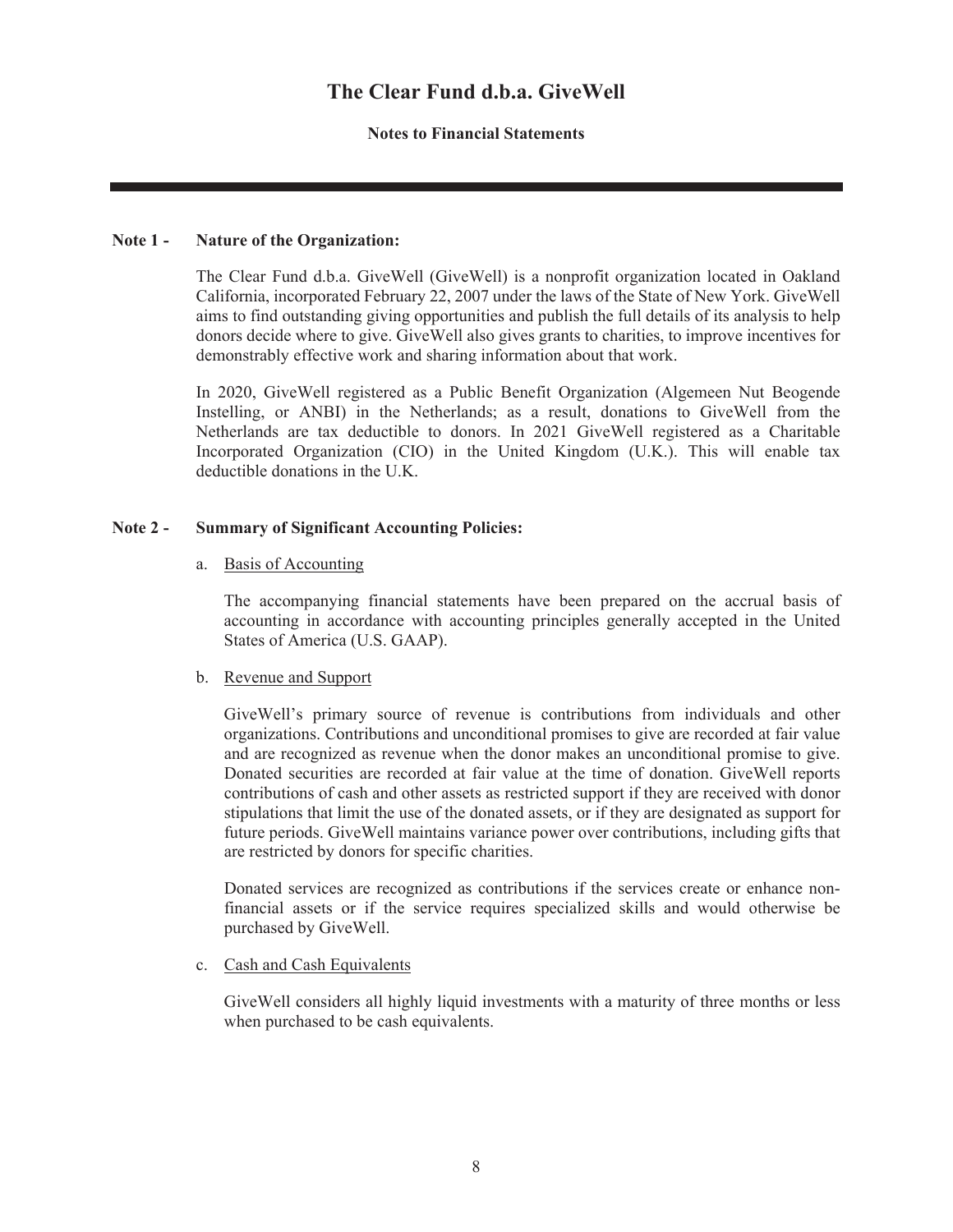### **Notes to Financial Statements**

#### d. Equipment and Intangible Assets

GiveWell capitalizes equipment and intangible asset acquisitions over two thousand dollars. Equipment and intangible assets are recorded at cost and consist primarily of office equipment and web development costs. Donated equipment is recorded at its estimated fair value at the date of donation. Depreciation and amortization are computed using the straight-line method over the estimated useful lives of the respective assets ranging from three to five years.

### e. Leases

GiveWell determines whether an arrangement is or includes a lease and categorizes leases as either operating or finance leases at their commencement. GiveWell does not have any finance leases.

Operating lease right-of-use (ROU) assets and operating lease liabilities are recognized based on the present value of the future minimum lease payments over the lease term at commencement date. As GiveWell's leases do not provide an implicit rate, GiveWell uses a risk-free discount rate at the commencement date in determining the present value of future payments. The lease ROU asset also includes any lease payments made minus any lease incentives received and initial direct costs incurred. GiveWell accounts for lease and non-lease components, to the extent they are fixed, as a single lease component. Additionally, the lease term may include options to extend or terminate the lease when it is reasonably certain GiveWell will exercise that option. Lease expense for minimum lease payments is recognized on a straight-line basis over the lease term.

#### f. Grants

Grants are expensed following approval by the board of directors. Contributions restricted to recommended charities are granted to specific charities net of fees GiveWell paid to payment processors, primarily credit card processors, before being released from restrictions. Donations restricted by donors to GiveWell's Maximum Impact Fund received during 2021 were allocated 29% to Malaria Consortium (SMC program), 22% to New Incentives, 19% to Against Malaria Foundation, 13% to Hellen Keller International (VAS program), and 11% to Sightsavers, and 6% to Evidence Action (deworming program). The allocations are approved by GiveWell's board of directors during the quarterly granting process.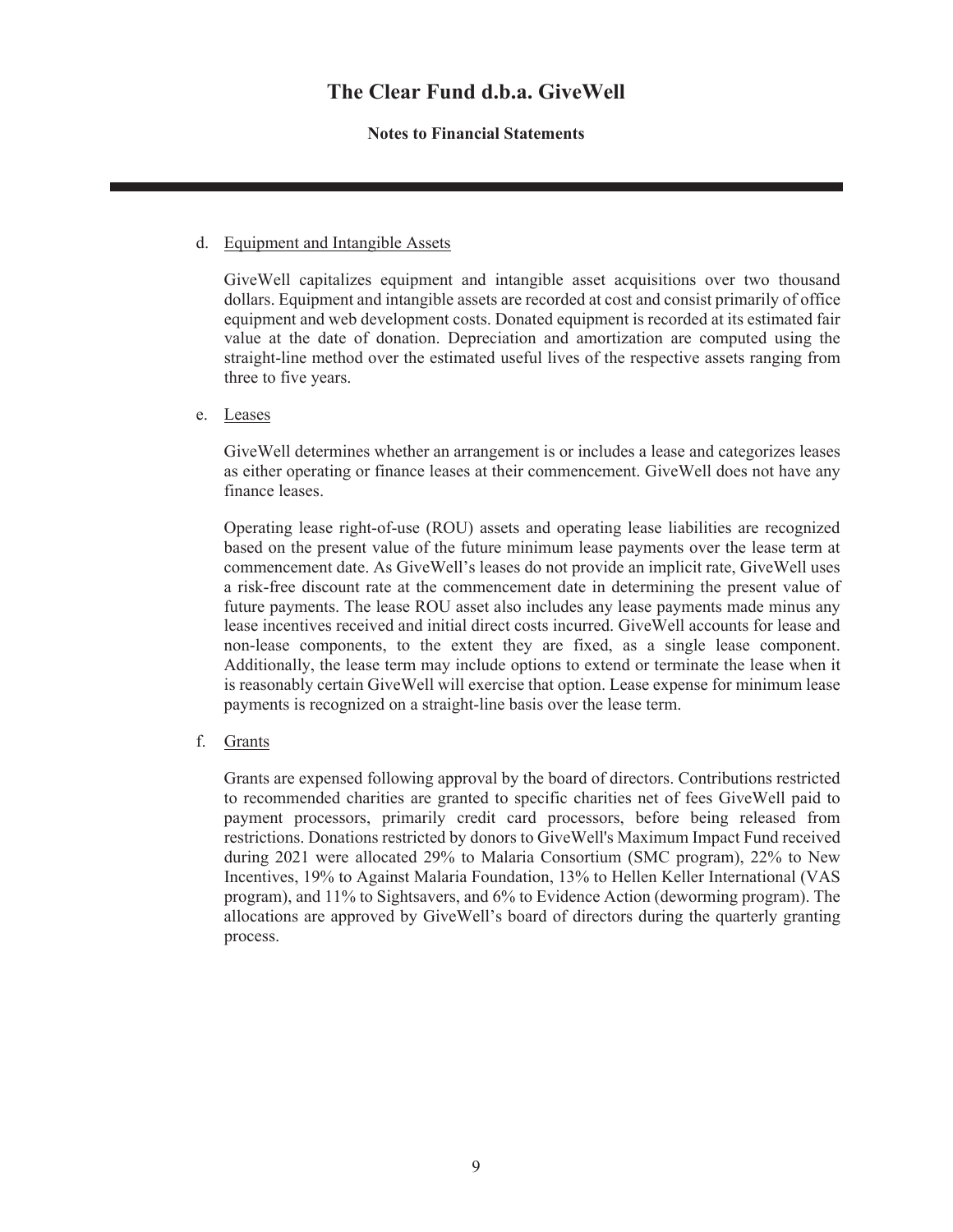## **Notes to Financial Statements**

## g. Functional Expenses

The cost of providing the various program and supporting services have been summarized on a functional basis in Statements of Activities and Changes in Net Assets, and Functional Expenses.

Grants expense is charged directly to program. Other directly identifiable expenses are charged to the related program or service benefited. These include salaries and related benefits, professional fees, advertising and travel, which are charged to the functional area of the employee who incurred the expense. Employees who performed work in multiple functional areas prorate expenses based on an estimate of the actual hours worked.

GiveWell's efforts to educate donors on the benefits of effective charities and to promote GiveWell's grant making programs to effective charities, are allocated by management 90% to program and 10% to fundraising based on estimates of personnel time devoted to the respective functions. Management allocates 80% to program and 20% to fundraising for donor engagement, website and technology resources required to process and record donations. This is based on the percentage of donors who donate funds for the purposes of GiveWell's granting program versus those who give, at least in part, donations without donor restrictions that may be used for GiveWell operating expenses.

Occupancy related expenses are allocated to program and services based on a headcount by functional category for employees based on expense location. Other indirect expenses, including those associated with office administration, human resources, finance, general insurance and legal are all allocated to management and general.

#### h. Net Assets

Net assets, revenues, gains, and losses are classified based on the existence or absence of donor or grantor imposed restrictions. Accordingly, net assets and changes therein are classified and reported as follows:

*Net Assets Without Donor Restrictions* – net assets available for use in general operations and not subject to donor (or certain grantor) restrictions.

*Net Assets With Donor Restrictions* – net assets subject to donor (or certain grantor) imposed restrictions. These restrictions are temporary in nature, and will be met by the passage of time or other events specified by the donor.

Donor-imposed restrictions are released when a restriction expires, that is, when the stipulated time has elapsed, when the stipulated purpose for which the resource was restricted has been fulfilled, or both.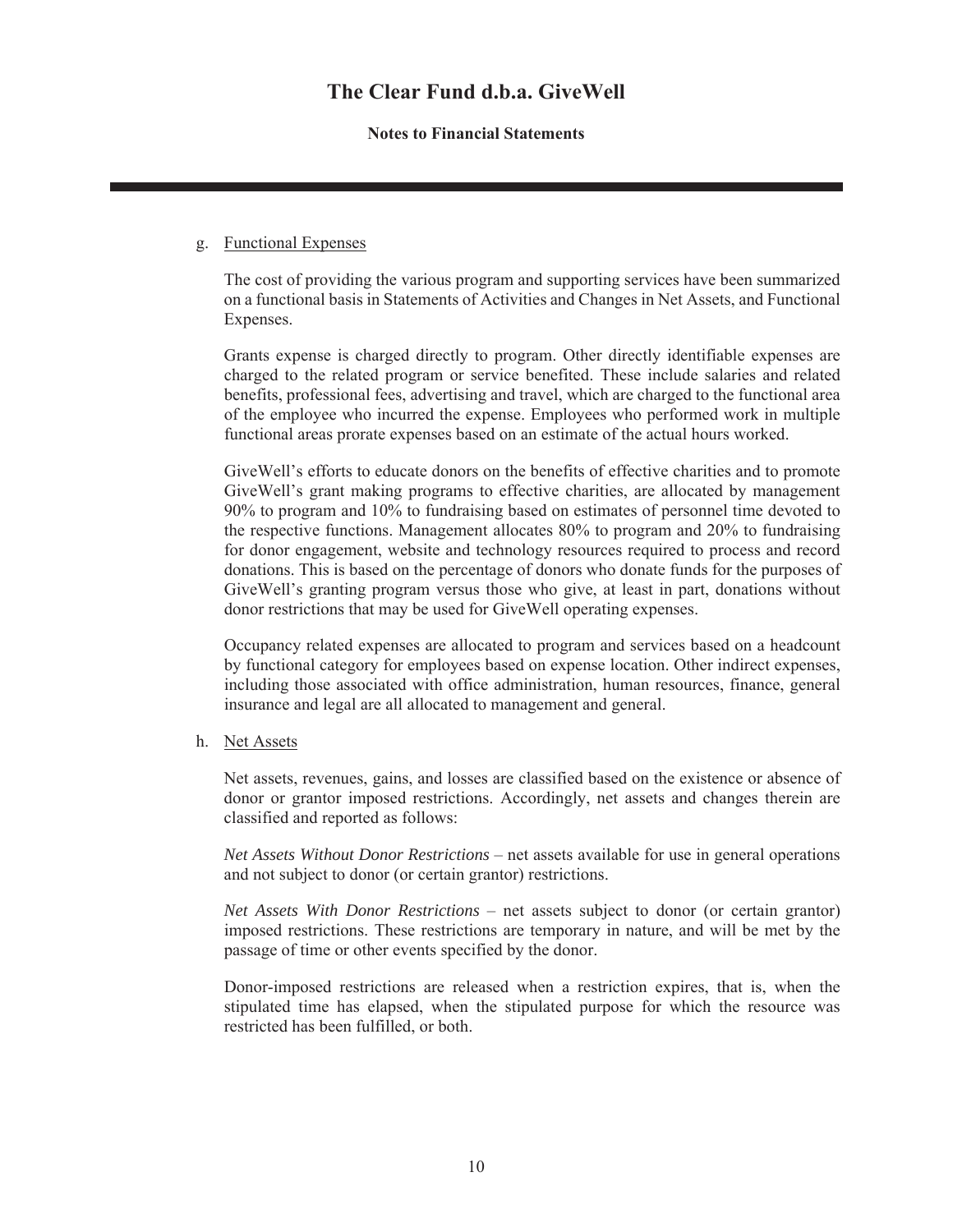## **Notes to Financial Statements**

## i. Use of Estimates

The preparation of financial statements in conformity with U.S. GAAP requires management to make estimates and assumptions that affect reported amounts and disclosures. Accordingly, actual results could differ from those estimates.

### j. Tax-Exempt Status

GiveWell is a nonprofit organization exempt from federal income tax under Section  $501(c)(3)$  of the Internal Revenue Code and a similar provision for state taxing authorities. In addition, GiveWell has been determined by the Internal Revenue Service not to be a private foundation within the meaning of Section 509(a) of the Internal Revenue Code.

GiveWell's accounting policy provides that a tax expense or benefit from an uncertain tax position may be recognized when it is more likely than not that the position will be sustained upon examination. Management has determined that GiveWell has taken no uncertain tax position that would require adjustment to the financial statements.

### k. Advertising Costs

GiveWell uses advertising specifically aimed at encouraging potential donors to use its research, featured on its public website. The website provides prominent links for donating to recommended charities. Accordingly, advertising costs have been allocated between fundraising and program. Costs are expensed as incurred. For the year ended December 31, 2021 GiveWell incurred \$1.9 million of advertising expenses. For the year ended December 31, 2021 GiveWell also received donated advertising expenses in the amount of \$0.1 million (see Note 6).

l. Comparative Financial Information

The financial statements include certain prior year summarized comparative information in total, but not in sufficient detail to constitute a presentation in conformity with U.S. GAAP. Accordingly, such information should be read in conjunction with GiveWell's financial statements as of and for the year ended December 31, 2020, from which the summarized information was derived.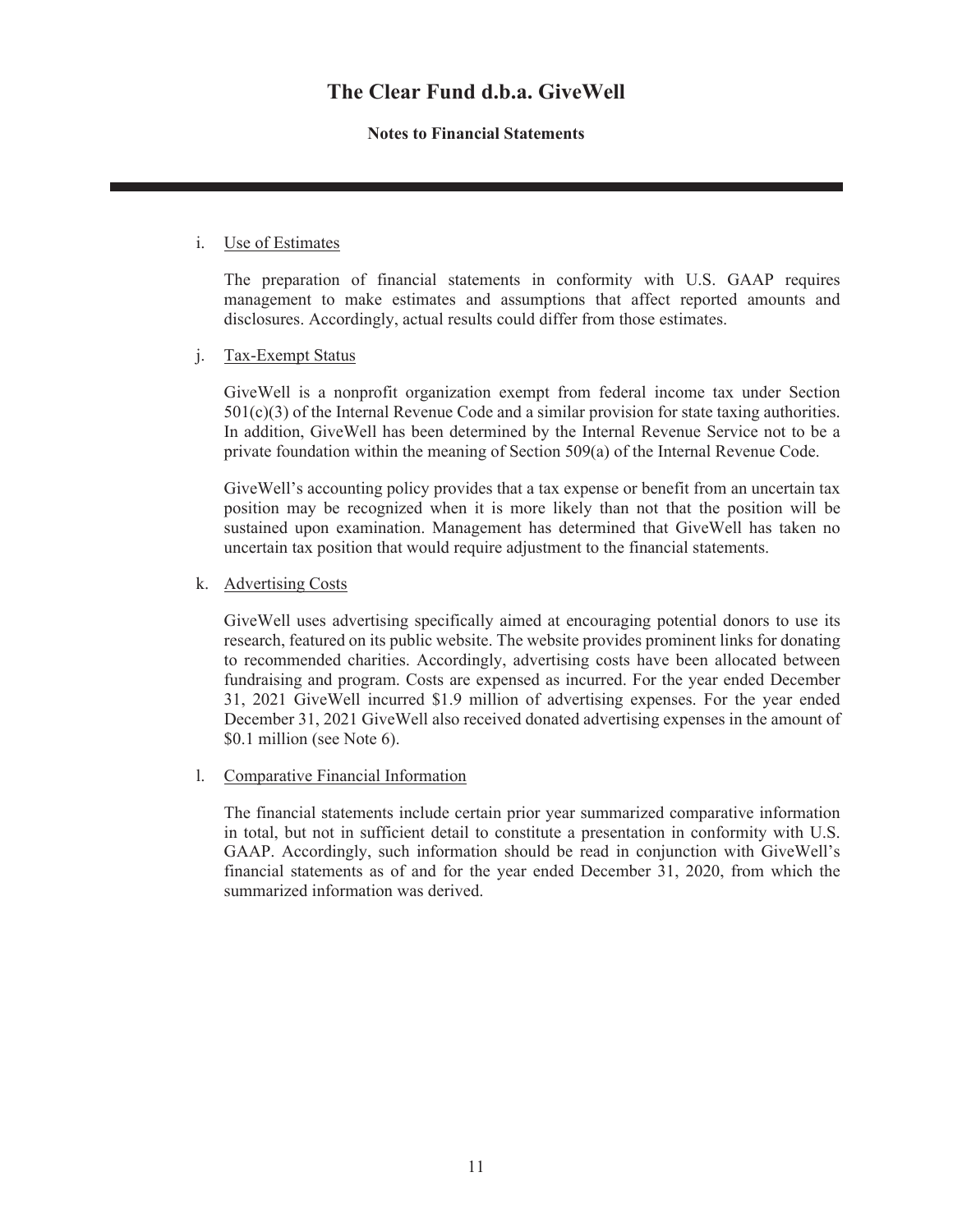## **Notes to Financial Statements**

### m. Recent Accounting Pronouncements

## *Adopted*

In February 2016, the Financial Accounting Standards Board (FASB) issued Accounting Standards Update (ASU) 2016-02, *Leases (Topic 842)*. Under the new guidance, lessees are required to recognize, at commencement date, a lease liability representing the lessee's obligation to make payments arising from the lease and a right-of-use asset representing the lessee's right to use, or control the use of, a specified asset for the lease term. This guidance is effective for fiscal years beginning after December 15, 2021 with early adoption permitted. GiveWell elected an early adoption of Topic 842 effective January 1, 2021. The prior year information is presented in accordance with Topic 840, as permitted by the ASU.

### n. Subsequent Events

GiveWell evaluated subsequent events from December 31, 2021 through May 31, 2022, the date these financial statements were available to be issued. Except as mentioned in Note 4, there were no material subsequent events that required recognition or additional disclosure in these financial statements.

## **Note 3 - Property, Equipment and Intangible Assets, net:**

GiveWell's property, equipment and intangible assets consisted of the following at December 31, 2021 (in thousands):

| Intangible $-$ website                    | \$<br>225 |
|-------------------------------------------|-----------|
| Equipment and machinery                   | 35        |
| Furniture                                 | 112       |
| Computer                                  | 90        |
| Leasehold improvements                    | 562       |
|                                           |           |
|                                           | 1,024     |
| Accumulated depreciation and amortization | (557)     |
|                                           |           |
|                                           | 467       |

Depreciation and amortization expense for the year ended December 31, 2021 was \$0.2 million.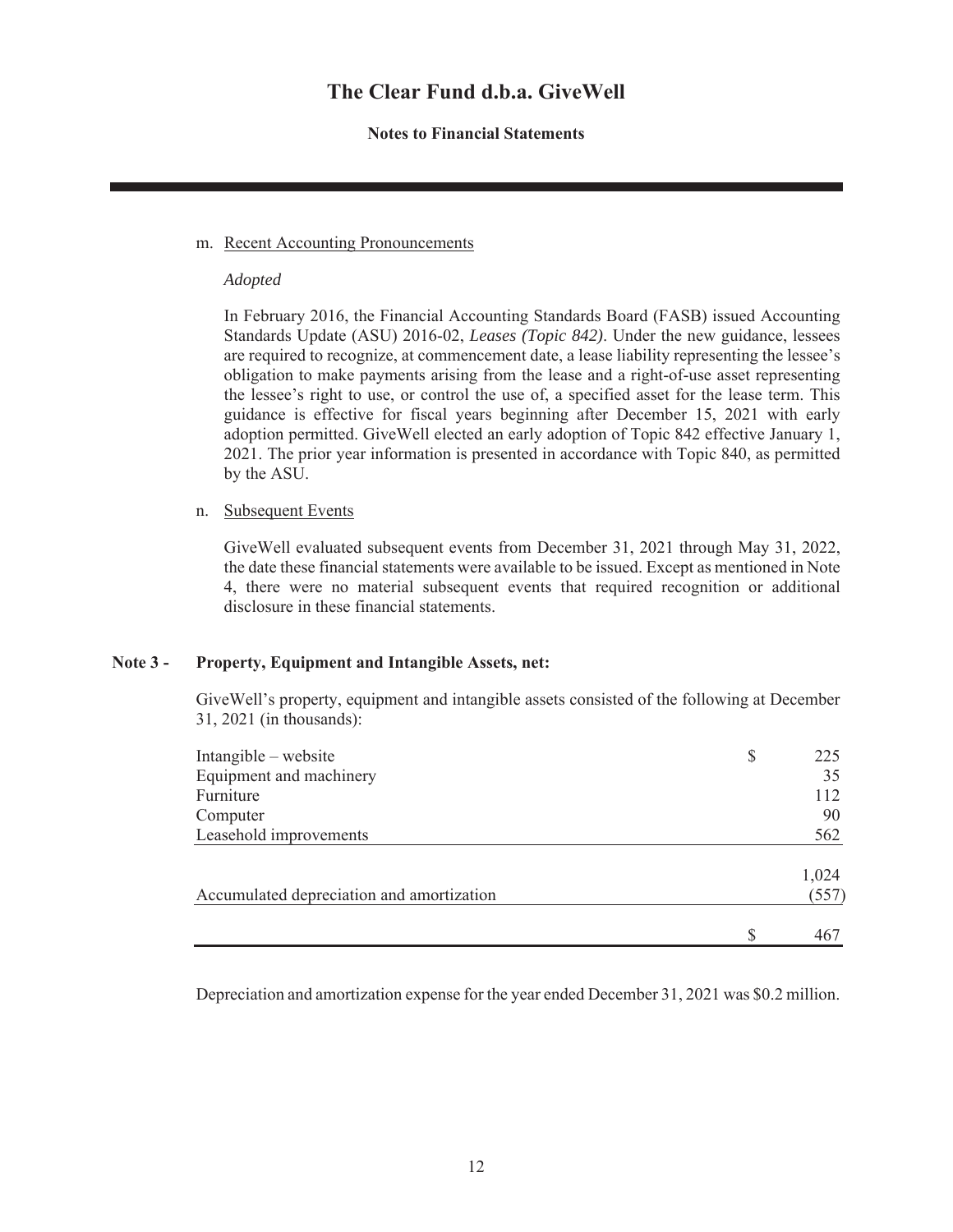### **Notes to Financial Statements**

## **Note 4 - Grants Payable:**

Grants payable at December 31, 2021 in the amount of \$84.4 million represents amounts that have been committed to various grantees, but not yet paid. These grants were fully paid in the subsequent year.

## **Note 5 - Net Assets With Donor Restriction:**

Net assets with donor restrictions at December 31, 2021 of \$0.1 million are restricted to various charities and other program purposes and are subject to approval by the Board of Director and its use of variance power.

Net assets with donor restrictions for the year ended December 31, 2021, were released from restrictions by satisfying the purpose specified by the donor as follows (in thousands):

| Malaria Consortium (SMC program)                | \$<br>28,828 |
|-------------------------------------------------|--------------|
| New Incentives                                  | 21,896       |
| <b>Against Malaria Foundation</b>               | 19,511       |
| Helen Keller International (VAS program)        | 12,160       |
| Sightsavers (deworming program)                 | 9,746        |
| Evidence Action (deworming program)             | 5,558        |
| GiveDirectly                                    | 3,445        |
| <b>ALIMA</b>                                    | 1,000        |
| Development Media International                 | 833          |
| Evidence Action (maternal syphilis program)     | 817          |
| <b>SCI</b> Foundation                           | 636          |
| Iodine Global Network                           | 355          |
| Pure Earth                                      | 200          |
| END Fund (deworming program)                    | 163          |
| PATH (with Malaria Consortium as a sub-grantee) | 120          |
| Other                                           | 121          |
|                                                 |              |

\$ 105,389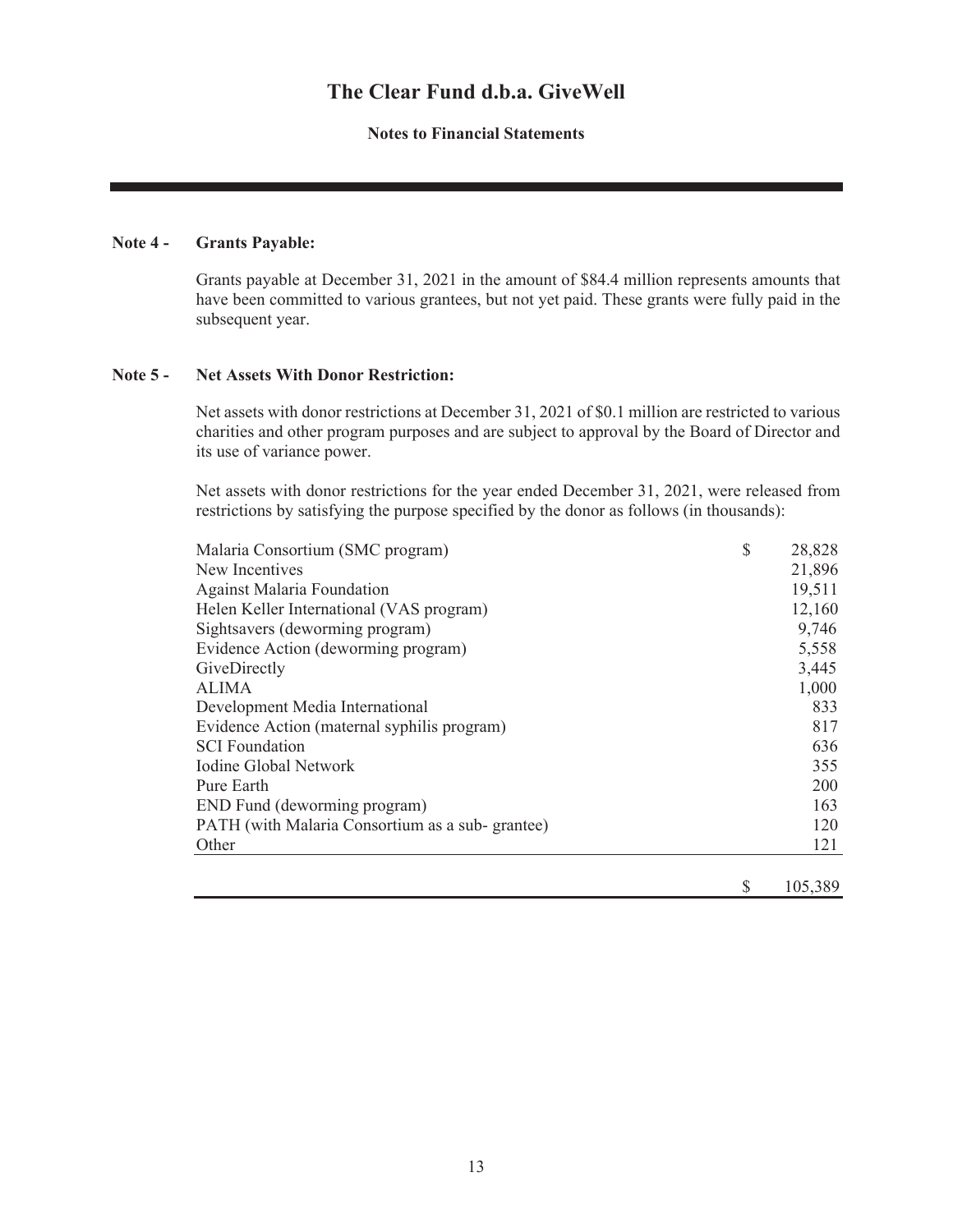**Notes to Financial Statements**

#### **Note 6 - Donated Goods and Services:**

For the year ended December 31, 2021, the value of various donated goods and services is as follows (in thousands):

| Advertising<br>Task management software |  |
|-----------------------------------------|--|
|                                         |  |

### **Note 7 - Operating Lease Commitments:**

In October 2019, GiveWell began leasing space in Oakland, California. The operating lease expires November 1, 2024, and requires monthly payments that escalate annually.

Lease ROU assets and liabilities were recognized beginning January 1, 2021, based on the present value of the remaining minimum lease payments over the lease term, with certain adjustments as described in Note 2. As GiveWell's lease does not provide an implicit rate, and in accordance with the private company exemptions, GiveWell uses a risk-free interest rate based on the information available at commencement in determining the present value of lease payments. As of December 31, 2021, the weighted-average remaining lease term and weightedaverage discount rate related to GiveWell's operating leases were 2.92 years and 0.28%, respectively.

Future minimum lease payments are as follows and include all base rent and operating expenses (in thousands):

| 2023<br>2024             |   | 519<br>482 |
|--------------------------|---|------------|
| Total scheduled payments | J | 1,505      |

Lease expense under the above lease was \$371 thousand for the year ended December 31, 2021.

## **Note 8 - Related Party Transactions:**

Three board members of GiveWell, one of whom is also a GiveWell officer, are also members of the board of managers of Open Philanthropy Project LLC. Open Philanthropy Project LLC made cash contributions of \$3.8 million to GiveWell during the year ended December 31, 2021. Other related party contributions totaled \$0.1 million during 2021.